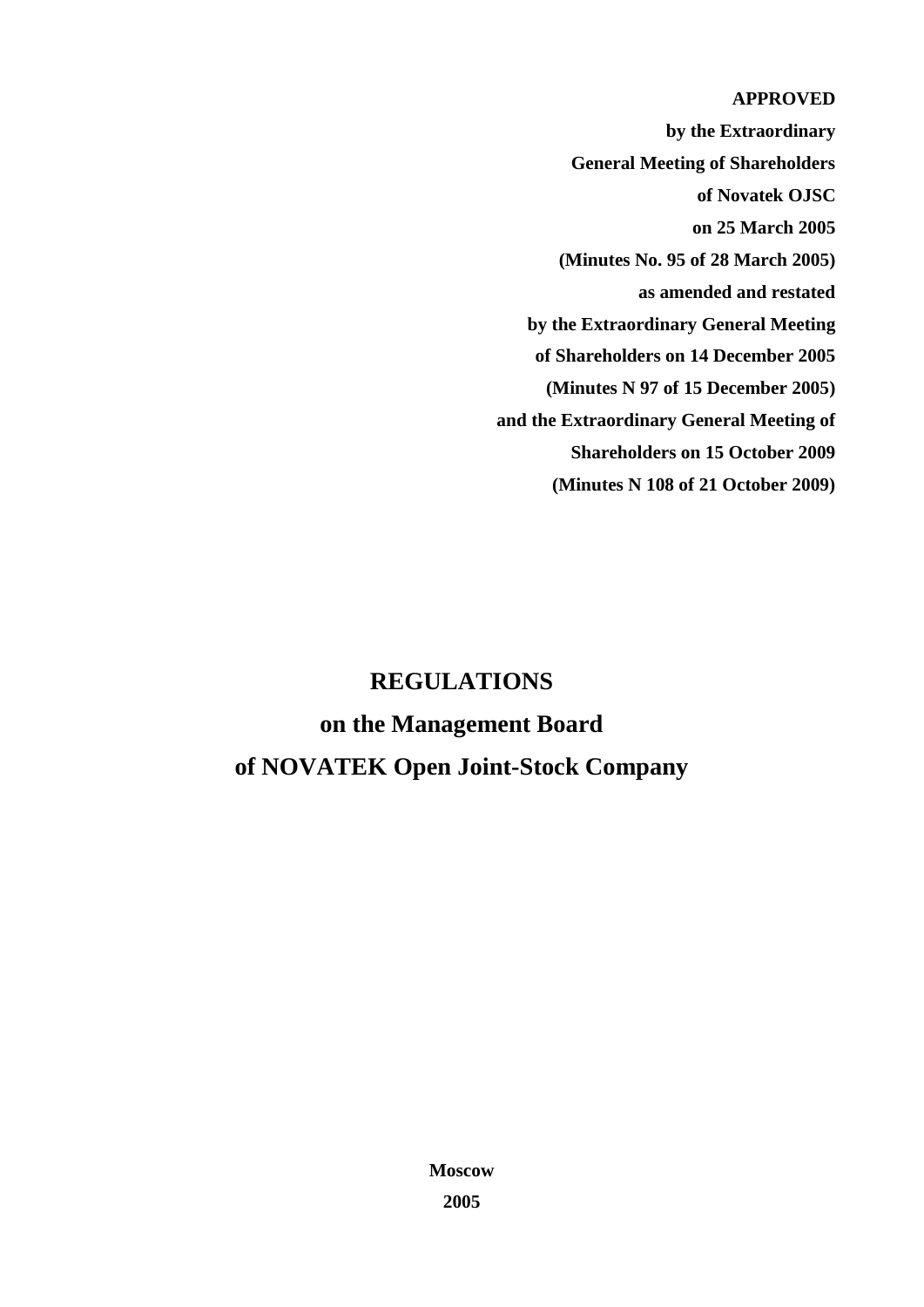## **1. General Provisions**

1.1. These Regulations shall determine the status and competence of the Management Board within the management structure of NOVATEK OJSC (hereinafter referred to as "the Company"), regulate a decision-making procedure, procedure for convening and conducting its meetings, electing its members and terminating their powers, the duties and responsibilities of the Management Board members.

1.2. The Management Board shall be the Company's collegial executive body and shall manage the Company's day-to-day operations.

1.3. In its activities, the Management Board shall be guided by Russian Federation laws, the Company's Articles of Association, resolutions passed by the general meetings of shareholders and the meetings of the Board of Directors, these Regulations and other internal documents of the Company pertaining to its activity.

1.4. The Management Board shall be subordinated to the Board of Directors and the General Meeting of Shareholders. The Chairman of the Management Board shall head the Management Board, organize its meetings and implementation of resolutions passed by the General Meetings of Shareholders and the meetings of the Board of Directors.

## **2. Establishment Procedure and Structure of the Management Board**

2.1. The Chairman of the Management Board shall be elected by the General Meeting of Shareholders for the period of five years and may be re-elected an unlimited number of times. The General Meeting of Shareholders may at any time pass a resolution on early termination of powers of the Chairman of the Management Board and decide to form a new sole executive body.

The Chairman of the Management Board shall without the Power of Attorney act on behalf of the Company and:

- Manage the Company's day-to-day operations;

- Represent the Company's interests inside and outside of the Russian Federation;

 - Administer the Company's assets and funds and consummate transactions on behalf of the Company. The Chairman of the Management Board is entitled to consummate transactions that require approval by the General Meeting of Shareholders or the Board of Directors only after the relevant decision is passed by the General Meeting of Shareholders or the Board of Directors;

- Approve the staff schedule, regulations of the Company's structural subdivisions, job descriptions and wages for all the positions included into the staff schedule;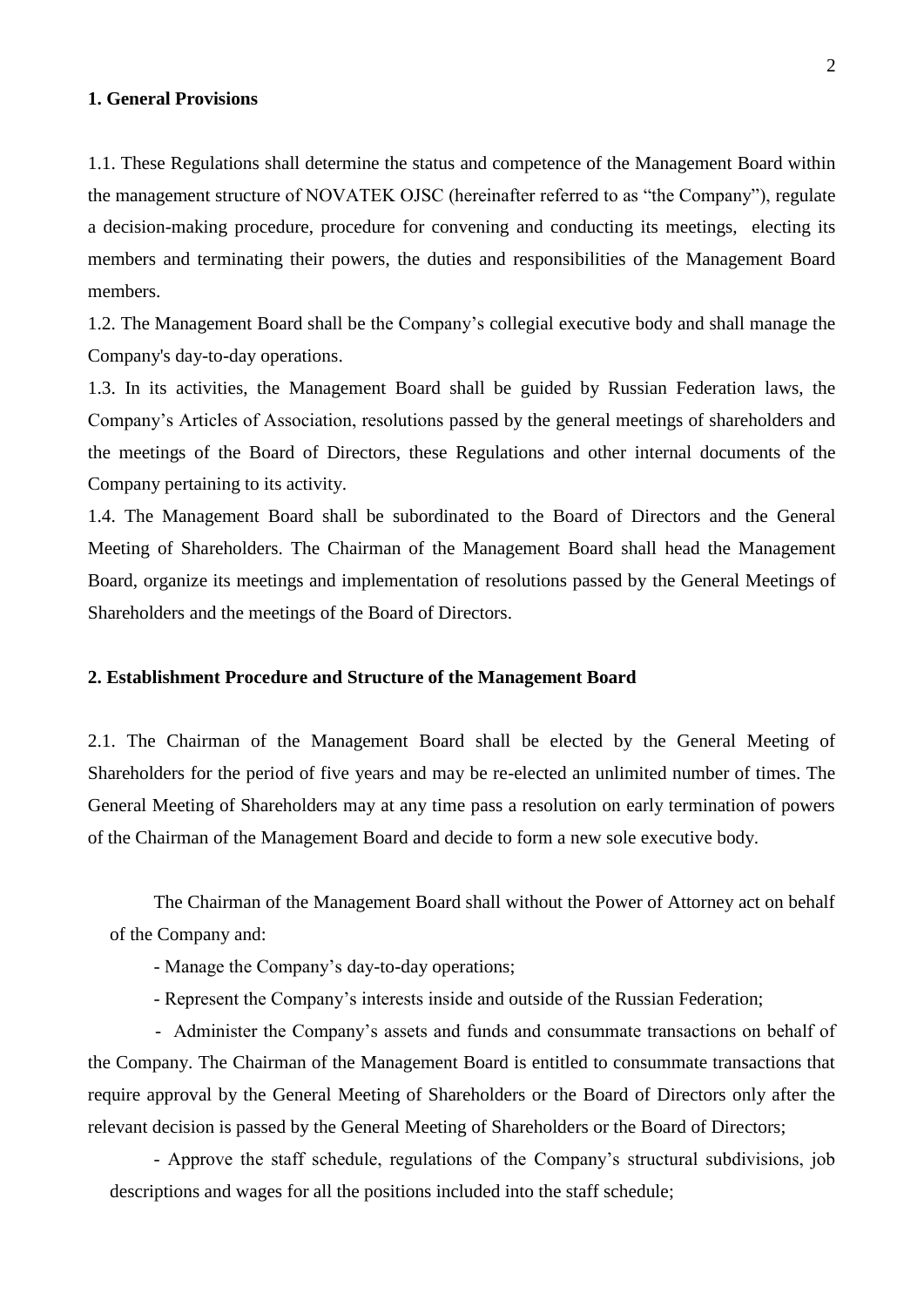- Issue orders and give instructions obligatory for all the Company's employees;

- Organize the Company's bookkeeping and accounting;

- Control the due receipt of funds and compliance of any spending with the Company's annual business-plan;

- Have the primary authority to sign financial documents;

- Enter into labor contracts with the Company's employees, apply punishment or incentive measures;

- Issuer powers of attorney on behalf of the Company.

- Prepare and submit for the approval of the Board of Directors any resolutions to issue shares, offering memorandums and reports on results of securities issue;

- Open the Company's bank accounts;

- Appoint persons representing the Company at the Meetings of Shareholders (participants) of the companies whose shares are owned by the Company;

- Submit to the Company's Board of Directors proposals on the personal and quantitative composition of the Management Board;

 - Submit for the consideration of the Board of Directors the matters that do not fall within the competence of the Board of Directors (save the matters falling within the competence of the General Meeting) but may have a significant impact on the Company's business."

 In exercising the powers of a shareholder (participant) of subsidiary companies, as well as the powers of the subsidiaries' Board member, the Chairman of the Management Board shall act pursuant to the resolutions passed by the Company's Management Board on the matters specified in sub-clauses  $11$ ) – 26) of Clause 3.3. hereof.";

*(The paragraph wording approved by the Extraordinary General Meeting of Shareholders on 15 October 2009, Minutes N 108 of 21 October 2009)*

2.2. The Board of Directors shall resolve the matters on forming the Management Board, including determination of its quantitative composition and election of its members, save the Chairman of the Management Board who is represented on the Management Board by virtue of his position.

 Decisions to determine (change) the quantitative composition of the Management Board or elect its members shall be made by the Board of Directors solely as advised by Chairman of the Management Board.

 The Management Board members shall be elected from among the Company's employees for the period of 5 years.

*(The paragraph wording approved by the Extraordinary General Meeting of Shareholders on 15 October 2009, Minutes N 108 of 21 October 2009)*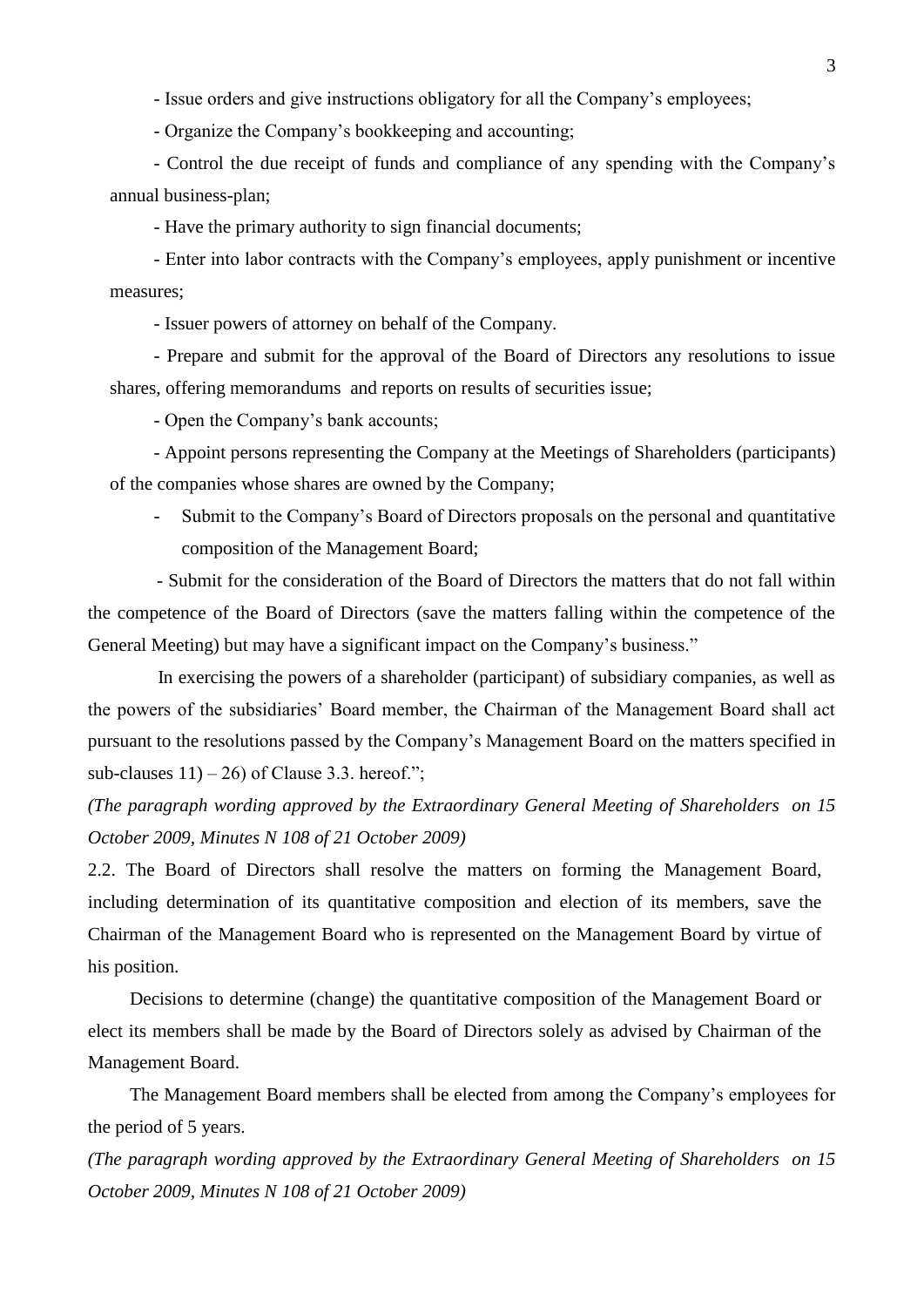2.3. The Board of Directors shall be entitled to reject a candidate to the Management Board. A candidate shall be deemed elected to the Management Board, if 8 (eight) members of the Board of Directors vote for its election. The Board of Directors shall not be entitled to elect a candidate without the relevant recommendation from the Chairman of the Management Board.

*(the paragraph wording approved by the Extraordinary General Meeting of Shareholders on 15 October 2009, Minutes N 108 of 21 October 2009)*

2.4. The Deputy Chairman of the Management Board shall be elected by a majority of members of the Board of Directors from among the members of the Management Board as advised by the Chairman of the Management Board.

2.5. The work of the Management Board shall be organized by its Chairman. All members of the Management Board shall be directly subordinated to the Chairman of the Management Board.

2.6. The powers of any Management Board member may be terminated ahead of time by resolution of the Board of Directors. In this case, a new member may be elected to the existing composition of the Management Board to replace the previous one whose powers were terminated earlier. The termination of authorities of a Management Board member shall not result in resignation from the position it holds in the Company.

 The Board of Directors may resolve to increase the quantitative composition of the Management Board and to elect new members of the Management Board.

 The term of powers of the new Management Board members elected instead of those whose powers were terminated earlier or those elected due to increased quantitative composition of the Management Board shall cease simultaneously with the tenure of the remaining members of the Management Board.

*(The paragraph wording approved by the Extraordinary General Meeting of Shareholders on 15 October 2009, Minutes N 108 of 21 October 2009)*

2.7. The relevant amendments shall be introduced to an employment agreement with a person elected to the Company's Management Board, when it takes up duties.

2.8. The employment agreement shall provide for a monthly salary and annual remuneration payable based on the annual performance results. The size of remuneration shall be determined by resolution of the Company's Board of Directors.

2.9. The work on the Company's Management Board shall be primary employment for the Management Board members. Involvement of the Management Board members in the management of other organizations may only be permitted by the relevant resolution of the Company's Board of Directors.

2.10. In the absence of Chairman of the Management Board, its functions shall be performed by the First Deputy Chairman, unless otherwise specified by order of Chairman of the Management Board.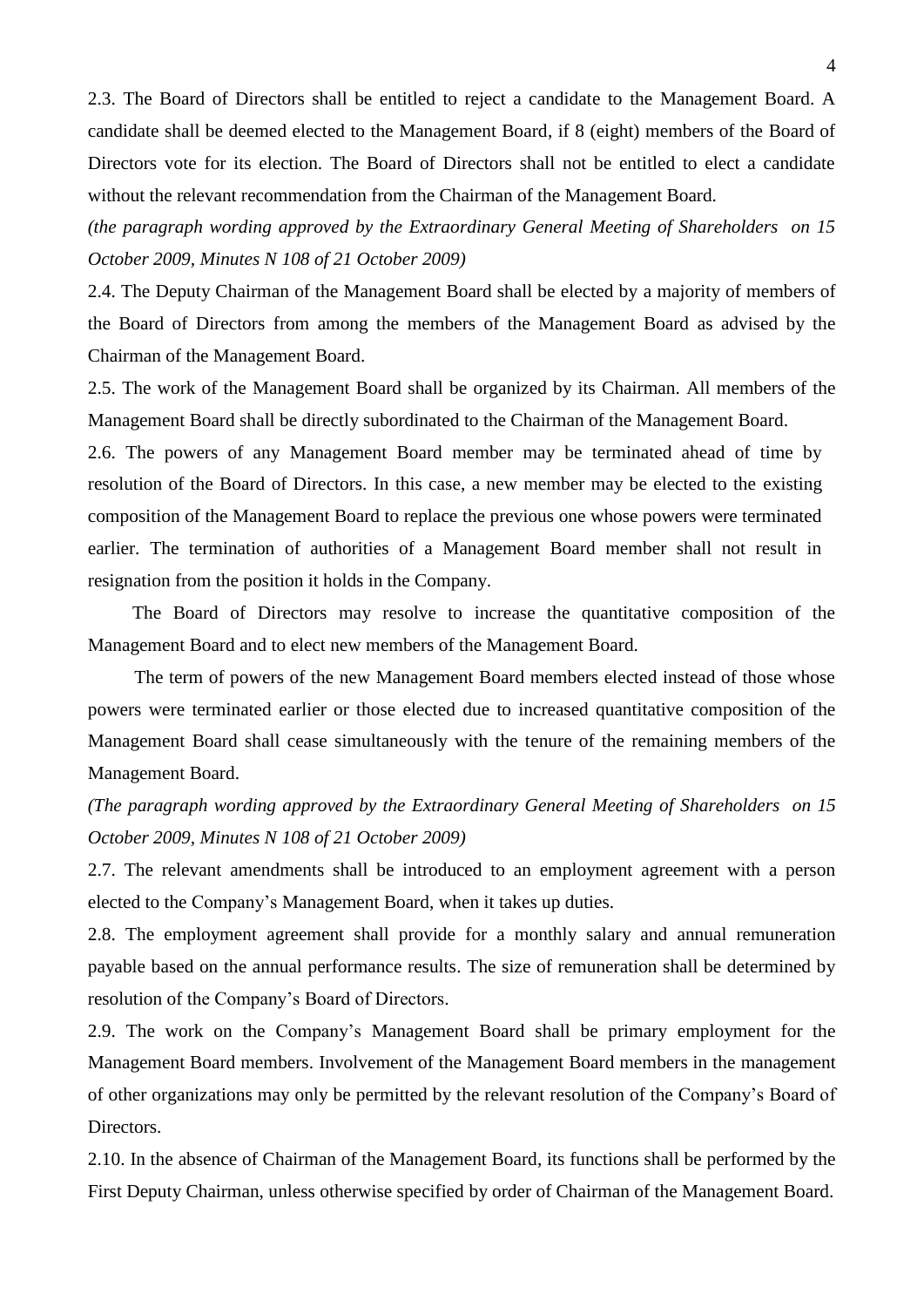2.11. The members of the Management Board shall inform the Board of Directors, the Company's Revision Commission and Auditor of the following:

- their ownership of the Company's securities, as well as any sale and (or) purchase of the Company's securities;

- legal entities where they hold individually or jointly with their affiliated person(s) not less than 20% of the voting shares (equity interests);

- legal entities where they hold managerial positions;

- any consummated or expected transactions whereby they may be recognized as related parties.

#### **3. Competence of the Management Board**

3.1. The Company's Management Board shall perform executive and administrative functions and, *inter alia*, coordinate the work of the Company's departments, divisions and services (hereinafter referred to as the "Company's structural units"); pass resolutions on crucial issues of the Company's day-to-day operations, excluding those falling within the sole competence of the General Meeting of Shareholders and the Company's Board of Directors.

3.2. The Management Board shall act pursuant to the Company's Articles of Association and these Regulations.

3.3. The competence of the Management Board shall include:

1) identifying perspective lines of the Company's development in accordance with priority lines of the Company's business determined by the Board of Directors;

2) preparation and submission to the Board of Directors of long-term (for the period of 5 years) consolidated and annual business plans; annual reports, annual balance sheets, profit and loss statements and the Company's other year-end reporting;

3) approval of the subsidiaries' and affiliates' annual and long-term business plans;

4) approval of annual reports, annual balance sheets, profit and loss statements and other annual accounts of the Company's subsidiaries and affiliates;

5) summing up the performance results of the Company's business plans;

6) summing up the performance results of the subsidiaries' and affiliates' business plans;

7) implementation of personnel policy in the Company and its subsidiaries, approval of candidates to the positions of directors of the Company's departments, the sole executive bodies, deputy sole executive bodies and chief accountants of the Company's subsidiaries, as well as nomination of candidates to the subsidiaries' management bodies (including the board of directors, management board and revision commission);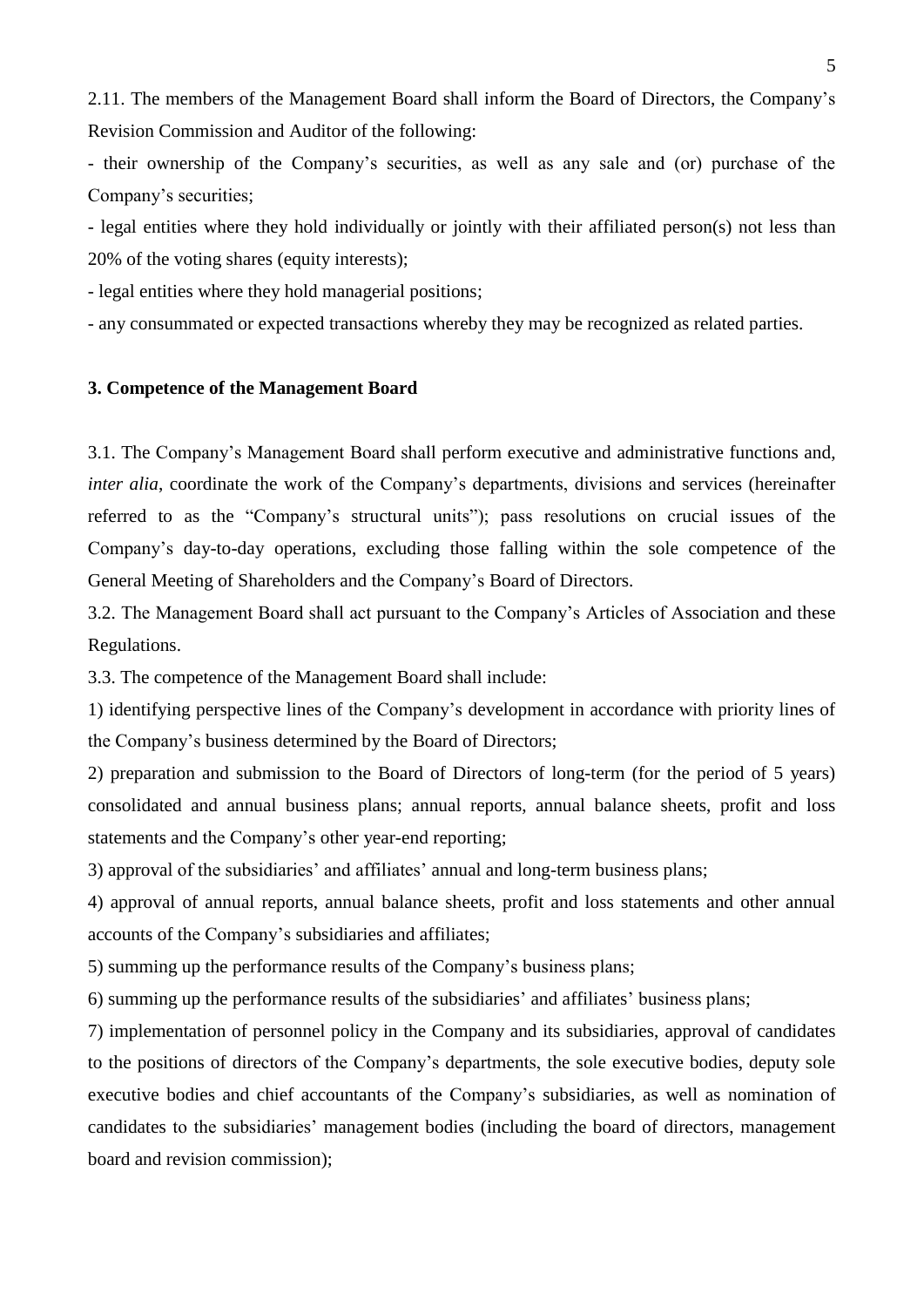8) analyzing and summing up the performance results of the Company's structural subdivisions, as well as working out recommendations on improvement of their performance;

9) ensuring implementation of resolutions passed by the General Meeting of Shareholders and the Board of Directors;

10) making decisions to submit claims in the capacity of a shareholder (participant) of the Company's subsidiary;

11) approving the articles of association of the newly established subsidiary companies, introducing amendments to the articles of association of the newly established subsidiary companies and new editions of the subsidiaries' articles of association;

12) passing resolutions on reorganization or liquidation of the Company's subsidiaries, as well as increase of their authorized capital;

13) approving related party and major transactions consummated by the Company's subsidiaries that require prior consent of the subsidiaries' executive management bodies, excluding transactions consummated by the subsidiaries by and between themselves and with the Company;

(*The paragraph wording approved by the Extraordinary General Meeting of Shareholders on 15 October 2009, Minutes No. 108 as of 21 October 2009)*

14) approval of the subsidiaries' auditors;

15) making decisions to transfer the powers of the sole executive bodies of the subsidiaries to a managing company or administrator and decisions to terminate the powers of the subsidiaries' sole executive bodies;

16) passing resolutions on acquisition or disposal by the subsidiaries of any shares (participation interests) in legal entities, their pledge or creation of other encumbrances in relation to such shares (participation interests) and consummation of any other transactions with such shares (participation interests);

17) making decisions on the subsidiaries' new investment projects or expansion of the existing investment projects, including those considered upon approval of the subsidiaries' long-term and annual business plans, if the amount of investments exceeds 5 (Five) % of the subsidiary's book value determined based on its accounts as of the last accounts date;

18) Approval of transactions or several interrelated transactions on fund raising (including loans, credits, pledge or security) or direct or indirect acquisition, disposal or possibility of disposal by the Company's subsidiary of any assets, if the amount of such financing or the value of such assets comprise 5 (Five) and more per cent of the subsidiary's assets book value determined based on the subsidiary's accounting data as of the last accounts date, excluding transactions consummated in the ordinary course of business;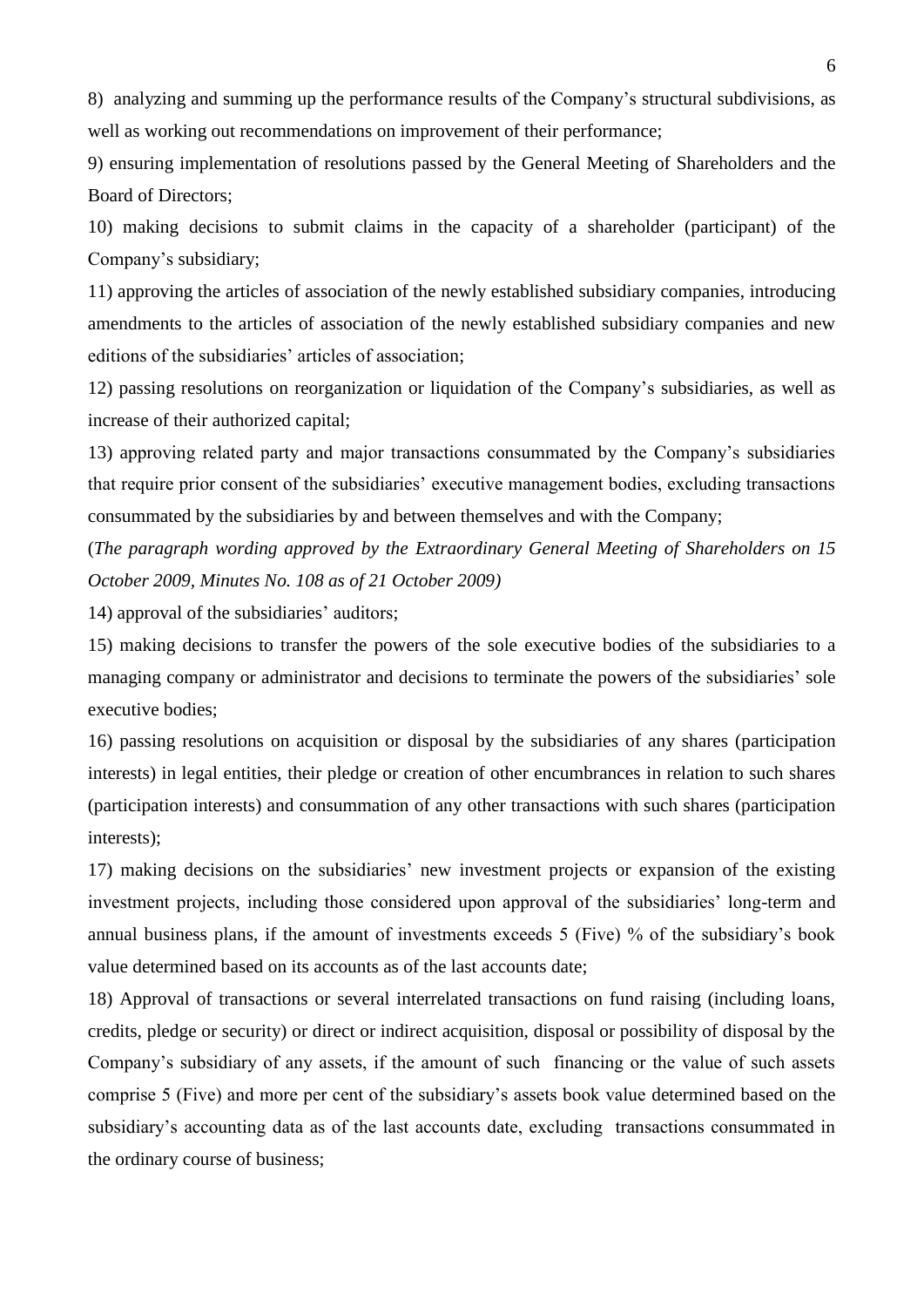19) *The sub-clause is deleted by resolution of the Extraordinary General Meeting of Shareholders on 15 October 2009, Minutes № 108 of 21.10.2009;*

20) making decisions on approval of documents pertaining to the issue by the Company's subsidiary of additional shares or other issuable securities, including decisions to issue shares or other issuable securities, prospectus for public offering of shares or other issuable securities and reports on results of issuing shares or the subsidiary's other issuable securities;

21) making decisions enabling the Company's subsidiaries to take actions on acquisition, reissuance of or refusal from licenses for the right to use subsurface mineral resources, including participation in tenders or auctions;

22) defining priority lines of the subsidiaries' business;

23) passing resolutions on placement by the subsidiaries of their bonds and other securities;

24) approval of the subsidiaries' Registrar and the terms and conditions of the contract with such Registrar, renewal and termination thereof;

25) Determination of price (monetary value) of the subsidiaries' assets, as well as the placement and repurchase price of the issued securities in the cases provided for by the Federal Law «On Joint-Stock Companies»;

26) making decisions on acquisition by the subsidiary of its own shares, bonds or other outstanding securities in the cases provided for by the Federal Law «On Joint-Stock Companies»;

3.4. The Company's officers responsible for preparation of materials related to the agenda items of the Management Board meeting shall provide such materials prior to the meeting on request of any member of the Management Board.

3.5. Materials on the agenda items shall be provided to each member of the Management Board by the persons responsible for their preparation not later than 3 business days before the meeting. The materials shall contain analysis covering all aspects of the items to be discussed, all necessary tables, charts and diagrams, as well as draft resolutions to be passed.

## **4. Organization of Work of the Management Board**

4.1. The Meetings of the Management Board shall be convened by the Chairman of the Management Board as necessary and when required in the Company's interests. In the absence of Chairman of the Management Board, the meeting shall be convened by the First Deputy Chairman of the Management Board or other person discharging its duties by order of Chairman of the Management Board.

4.2. The notice of the Management Board meeting shall be served in writing and delivered to each member of the Management Board by electronic means of communication (e-mail, fax) no later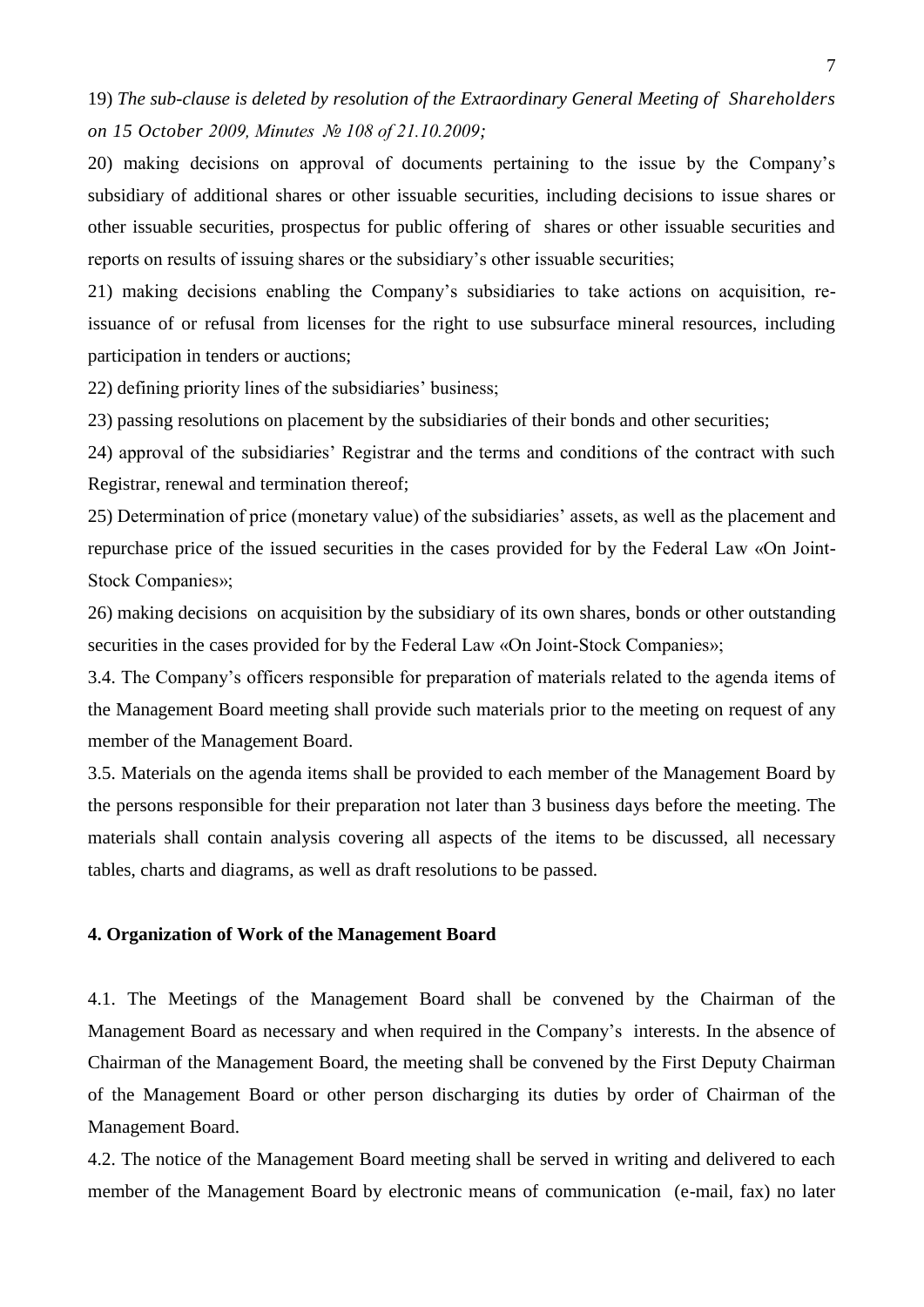than 5 days before the date of the Meeting, unless all the members of the Management Board approve a shorter period in writing. A notice shall contain the date, time and place of the Management Board meeting and its Agenda specifying in detail the items submitted for the meeting's consideration. A notice shall be accompanied by draft documents submitted for the meeting's consideration.

(*The paragraph wording approved by the Extraordinary General Meeting of Shareholders on 15 October 2009, Minutes No. 108 as of 21 October 2009)*

4.3. The Management Board meeting shall be in quorum, if at least half of its members attend the meeting. The resolutions of the Management Board meeting on the matters specified in sub-clauses  $11$ ) – 26) hereof shall be deemed adopted, if 2/3 of the elected members of the Management Board cast their votes for such resolution. The resolutions on other matters shall be passed by a simple majority of votes cast by the members of the Management Board. In resolving matters on the Management Board meeting each member shall have one vote.

(*The paragraph wording approved by the Extraordinary General Meeting of Shareholders on 15 October 2009, Minutes No. 108 as of 21 October 2009)*

4.4. Minutes shall be taken at each meeting of the Management Board. For this purpose, the Chairman of the meeting shall appoint a secretary. The minutes of the meeting shall be drawn up within two days following the meeting and a copy thereof shall be sent to each member of the Management Board. A member of the Management Board having objections to the minutes shall send them in writing to the Chairman of the Management Board within three days with a copy sent to the Chairman of the Board of Directors.

4.5. The minutes shall be signed by the Chairman of the meeting, laced and sealed by the Company.

4.6. The minutes shall specify the following:

- date of the meeting;

- members of the Management Board attending the meeting, presence of quorum;

- invitees;
- agenda;
- items put to the vote;
- resolutions passed;
- resolutions passed on each agenda item.

4.7. The minutes shall be kept at the location of the Company's executive body and made available to the members of the Board of Directors, Management Board, Revision Commission and the Company's Auditor on their request.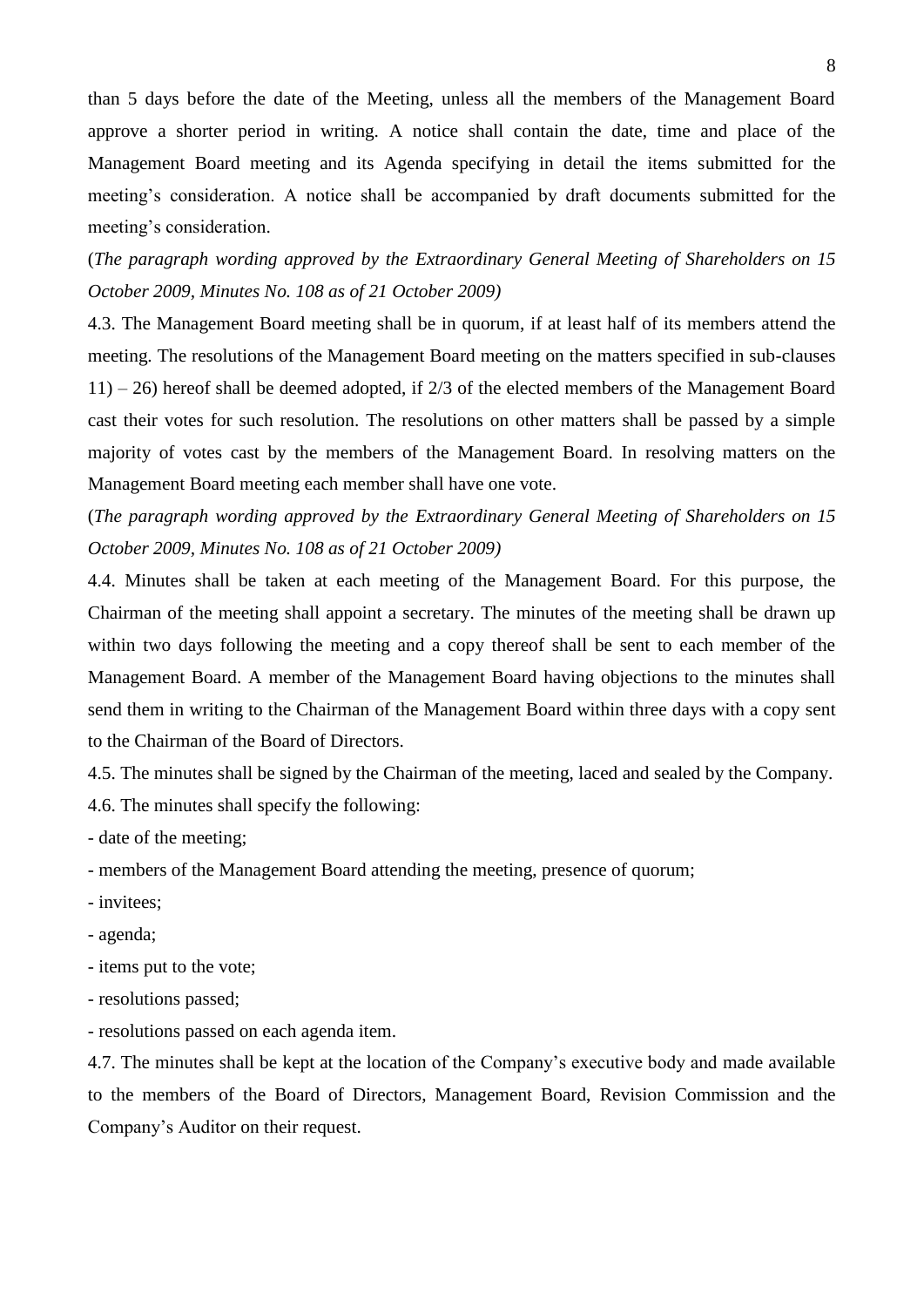#### **5. Responsibility of the Management Board Members**

5.1. The members of the Management Board shall act for the benefit of the Company and in good faith and reasonably exercise their rights and perform their duties in relation to the Company.

In resolving matters at the meetings of the subsidiaries' boards of directors, the members of the Management Board serving as members of such subsidiaries' boards of directors shall act pursuant to the resolutions passed by the Management Board on the matters specified in subparagraphs 11) – 26) of Clause 3.3. of these Regulations.

5.2. The members of the Management Board shall be liable to the Company for any losses caused to the Company by their faulty actions (omissions), unless other reasons and scope of liability are provided for by the federal laws.

The members of the Management Board shall be personally liable for the state of affairs in the Company within their competence determined by the General Meeting of Shareholders, Board of Directors and these Regulations.

5.3. The members of the Management Board who voted against the resolutions which caused losses to the Company or did not vote at all, shall not be liable for any of such losses. A member of the Management Board put in charge of implementing the resolution passed by the Management Board meeting shall be personally liable for it.

5.4. In determining the basis and scope of liability, the general business practices and other relevant circumstances shall be taken into account.

5.5. Should a member (members) of the Management Board have personal interest in the transaction whereby the Company is or intends to become a party, such member (members) shall notify the Management Board of such interest before a decision is made on such transaction and such member (members) themselves shall not vote on such item.

5.6. Members of the Management Board shall not be entitled to establish or become members of the commercial organizations competing with the Company, except as otherwise permitted by the Company's Board of Directors.

5.7. The members of the Management Board shall be liable for disclosure of commercial secrets and confidential information regarding the Company's activity, as well as for improper performance of their duties, in the manner prescribed by the Russian Federation laws.

5.8. The Company shall procure liability insurance for the members of the Management Board, guarantee limitation of their liability and indemnify them for the losses suffered in the course of discharging their duties as members of the Management Board.

*(A new paragraph introduced by the Extraordinary General Meeting of Shareholders on 14 December 2005, Minutes No. 97 of 15 December 2005)*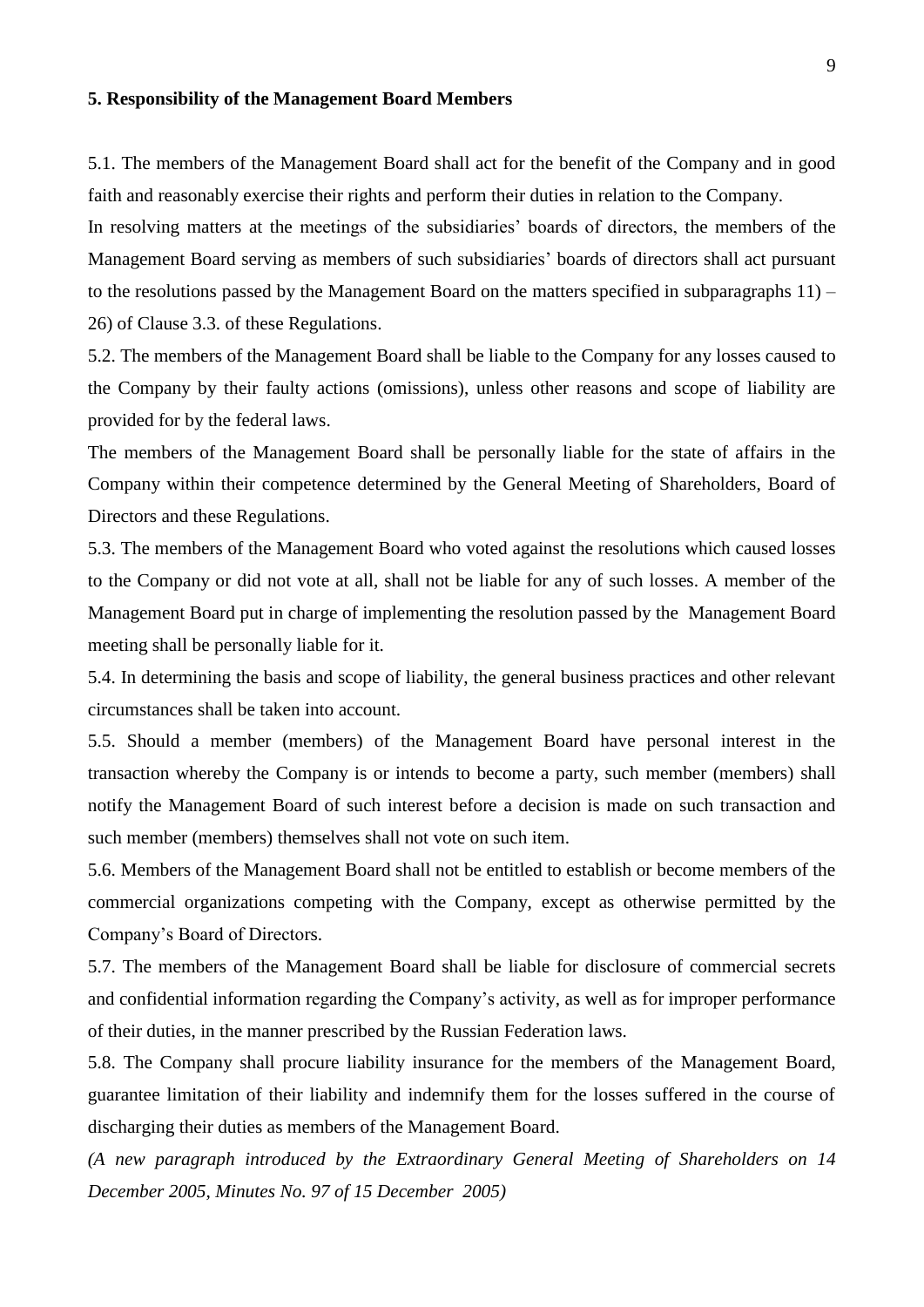#### **6. Relations with the Company's Other Bodies**

6.1. The resolutions passed by the General Meeting of Shareholders and the Board of Directors within their competence shall be binding on the Management Board.

6.2. The Chairman of the Management Board or, in his absence, the Deputy Chairman of the Management Board shall represent the Management Board at the general meetings of shareholders and the meetings of the Board of Directors.

#### **7. Information Responsibility**

7.1. The Management Board shall deliver materials on all the agenda items of the meeting of the Board of Directors to the Secretary of the Board of Directors not later than 5 days before to the meeting.

7.2. The Management Board shall provide information regarding the Company' financial and business activity to any member of the Board of Directors on its written request within 5 days after receiving such request with copies of such request and response thereto sent to the Chairman of the Board of Directors.

7.3. In exceptional circumstances, in the event of impossibility to provide information fully or partially within the set deadlines, the Management Board shall send to such member of the Board of Directors a response stating the reasons of its failure to provide information and the expected timelines for submission of full information.

7.4. In the event of impossibility to fully or partially provide information on a written request of the member of the Board Directors, the delivery to such member of the Board of Directors of a substantiated response regarding the inability to provide information shall not release the Chairman of the Management Board from the responsibility to procure full submission of the requested information to such member of the Board of Directors within the deadlines agreed with such member of the Board of Directors.

7.5. The Management Board shall submit to the Board of Directors the information regarding the Company's financial standing, implementation of priority programs, transactions and resolutions, which may have a material impact on the Company's business within the timelines and in the format established by the Board of Directors.

7.6. The Management Board shall, in accordance with the established procedures, provide the Revision Commission and the Company's auditors with all necessary documents regarding the